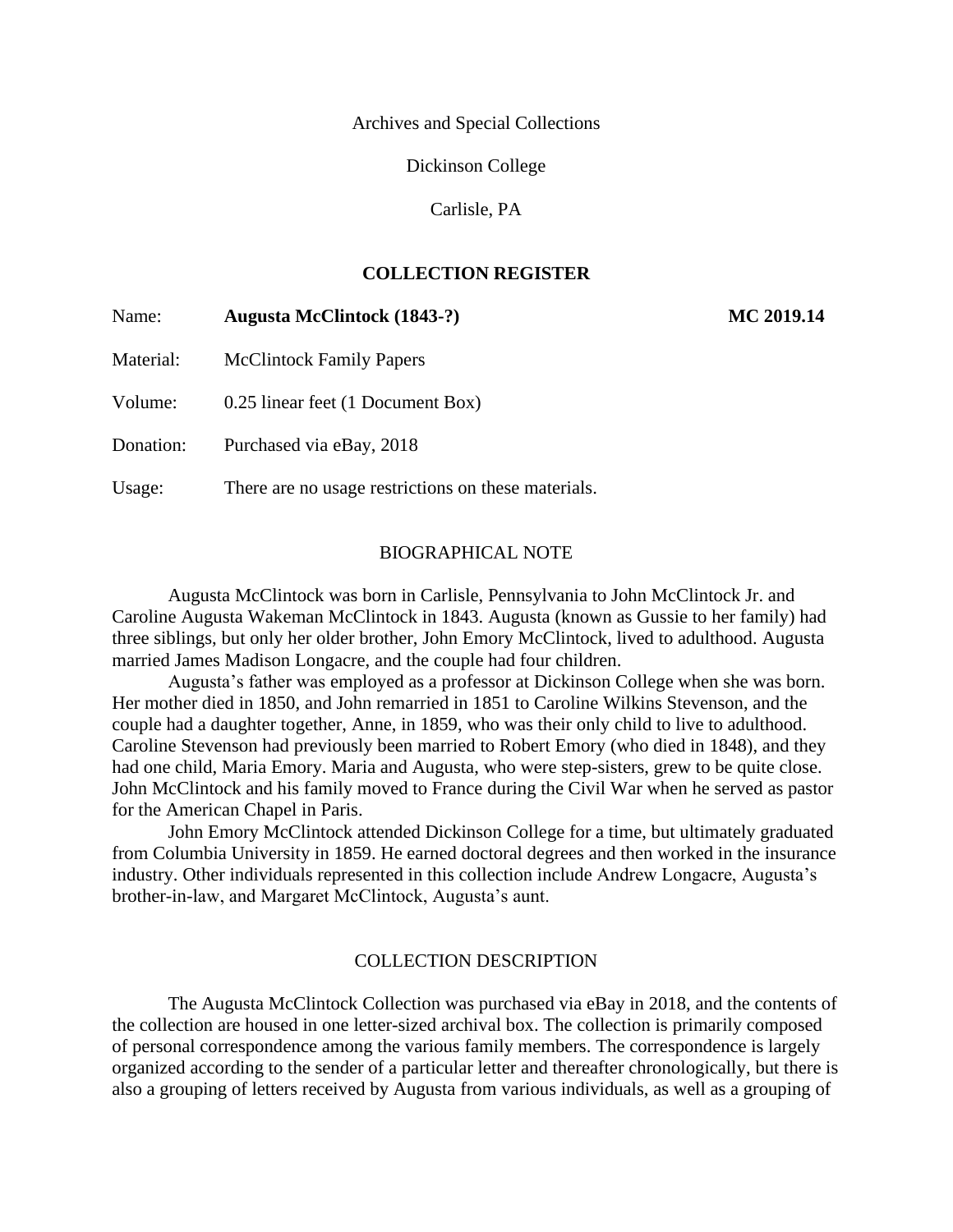miscellaneous letters arranged chronologically. The collection has been named for Augusta because there are more letters coming to and from Augusta than anyone else. One folder with a note and newspaper clippings completes the collection.

#### COLLECTION INVENTORY

## **BOX 1 – MC-2019.14**

#### **CORRESPONDENCE**

Emory, Maria Folder 01) To Augusta "Gussie" McClintock - Jul. 1, 1861 To Augusta McClintock - Jul. 3, 1861 Folder 02) To Augusta McClintock - Jun. 15, 1863 To Augusta McClintock - Nov. 8, 1863 To Augusta McClintock - Nov. 15, 1863 To Augusta McClintock - Nov. 29, 1863 To Augusta McClintock (also note to Moses) - Dec. 20, 1863 Folder 03) To Augusta McClintock - Jan. 3, 1864 To Augusta McClintock - Jan. 10, 1864 Folder 04) To Augusta McClintock - Apr. 2, 1867 To Augusta McClintock - Nov. 7, 1867 Folder 05) To Augusta McClintock - Jun. 7, 1870 To Augusta McClintock - Thursday To Augusta McClintock - Sunday Longacre, Andrew Folder 06) To "Chere Mademoiselle" - May 26, 1862 To "Chere Mademoiselle" - Oct. 21, 1862 McClintock, Augusta – Letters Sent Folder 07) To "Aunts and Uncle" - Jun. 25, 1860 To Uncle Bob - Aug. 17, 1860 Folder 08) To Aunt Jane - Jan. 7, 1861 To Aunt Pat - Mar. 1, 1861 To Aunt Pat - Jun. 15, 1861 To John Emory McClintock - Jul. 29, 1861 To Aunt Jane - Dec. 10, 1861 Folder 09) To Aunt Jane - Jan. 1, 1862 To Aunt Patty - Feb. 27, 1862 To Miss Dovemas - Feb. 27, 1862 To Aunt Jane and E--? - Jul. 11, 1862 To Aunt Jane - Aug. 18, 1862 To "Grandma" - Oct. 10, 1862 To Aunt Jane (includes note from John McClintock) - Nov. 30, 1862 Folder 10) To Aunt Pat - Jan. 25, 1863 To [Aunt?] Pattie - Jul. 23, 1865 Unknown to John "Pa" McClintock - Oct. 12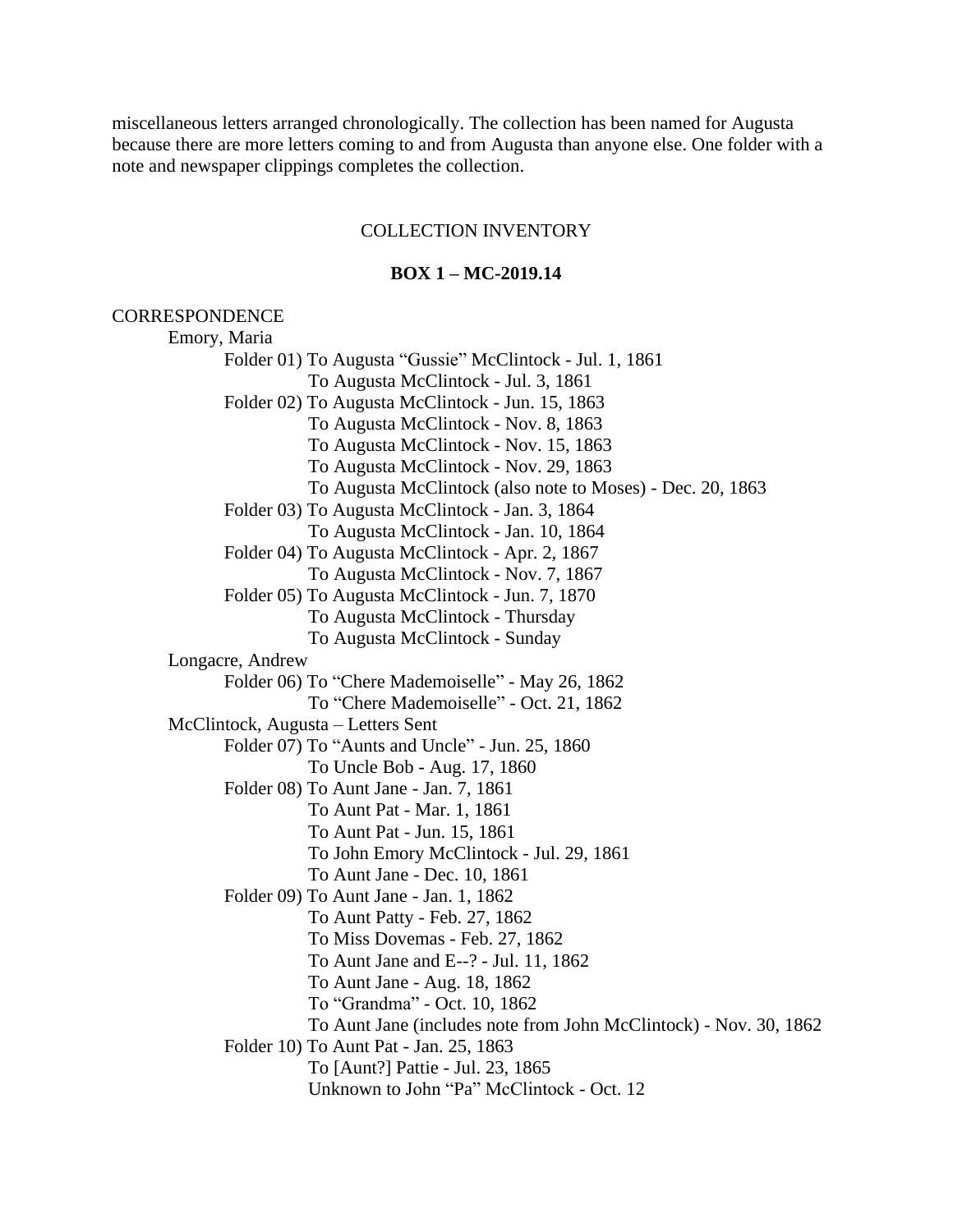#### **BOX 1 – MC-2019.14 (cont.)**

**CORRESPONDENCE** McClintock, Augusta - Letters Received Folder 11) From Frank Carter - Sep. 27, 1860 From Sarah F Dale - Jan. 17, 1861 From Mary H Dovemas - 1861 Folder 12) From William L Raymond (also to Maria Emory) - Feb. 16, 1862 From Annie - Jun. 13, 1862 From Mary H Dovemas - Jul. 14, 1862 From Anne E Schlecker - Jul. 19, 1862 From John W Crane - Sep. 4, 1862 From William Raymond (also to Maria Emory) - Dec. 29, 1862 Folder 13) From Mary C Pike - Jan. 1863 From Chester Lillie - Mar. 1863 From Aunt Jane - Jun. 19, 1863 Folder 14) From Aunt Pat - Aug. 24, 1863 From Oliver Hoyt - Aug. 26, 1863 From John W Crane - Oct. 29, 1863 From Mary H Dovemas - Oct. 30, 1863 From Aunt Jane - Nov. 19, 1863 From Emma Pagnani -, Dec. 20, 1863 Folder 15) From Julia Trimming - Jan. 18, 1864 From Julia Trimming - Sep. 2, 1864 From [illegible] L Healey - Oct. 24, 1864 Folder 16) From Aunt Jane - Aug. 1867 From Janice (?) - Nov. 10, 1867 From Andrew Longacre and brother - Dec. 28, 1867 Folder 17) From Aunt Jane - Apr. 23, 1870 From E. M. W. - Sep. 18, 1873 From James McClintock - Mar. 26,1877 Folder 18) From Mary H Wright - Jul. 19 From unknown - Jul. 31 From Mollie - unknown From E. B. W - unknown McClintock, Catherine Folder 19) To Annie, Gussie, Maria (also note from John McClintock to John "Emory" McClintock) - May 1863 To "girls" - Jun. 1863 Folder 20) To Augusta McClintock - Nov. 23, 1867 To John McClintock - Jul. 3, unknown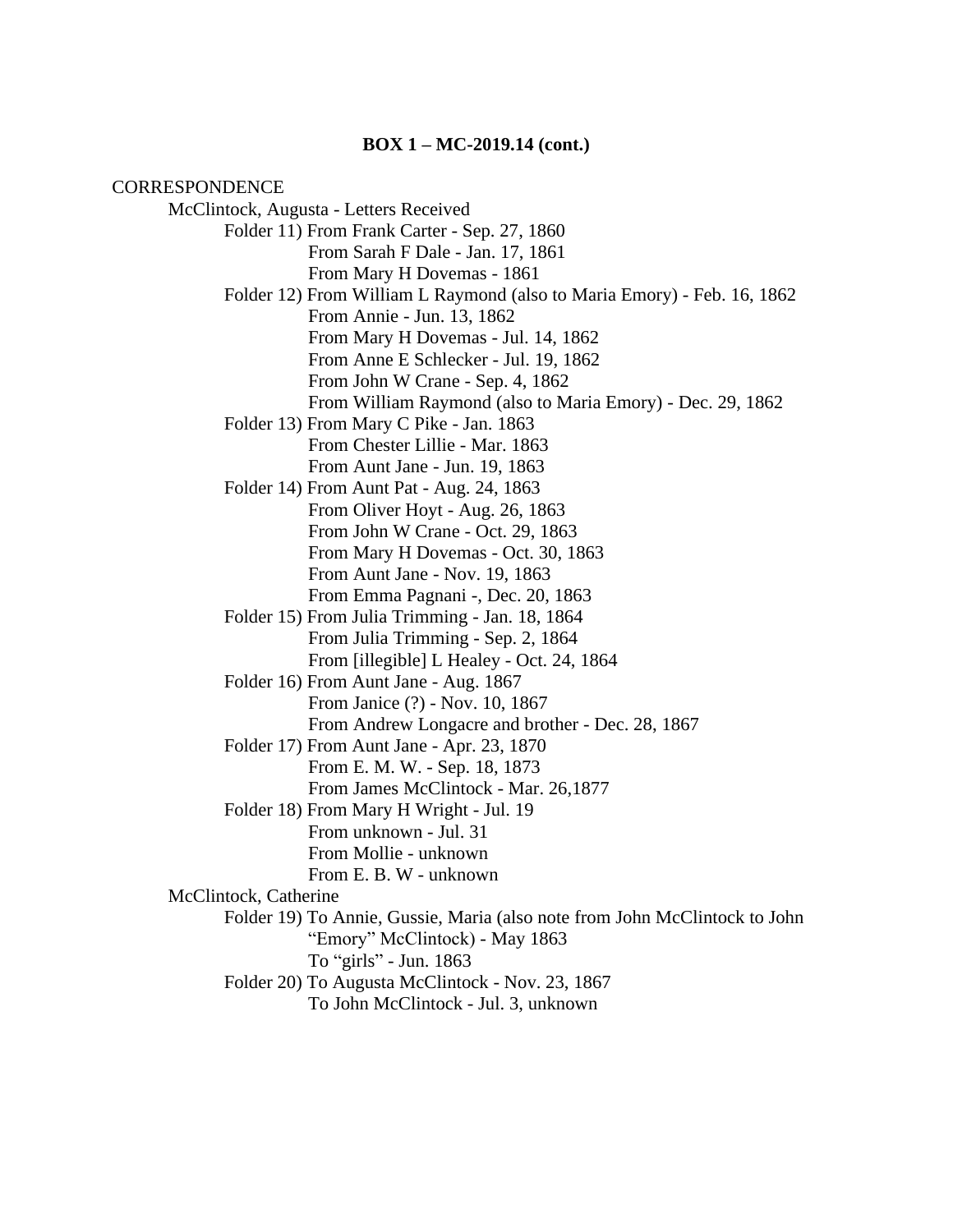#### **BOX 1 – MC-2019.14 (cont.)**

**CORRESPONDENCE** McClintock, John Folder 21) To "dear friend" - Jul. 25, 1861 To Augusta McClintock - Aug. 1863 To Jane McClintock - Feb. 1864 Folder 22) To Jane McClintock - Feb. 10 To Augusta McClintock - Mar. 6 To Augusta McClintock (?) - unknown To unknown - unknown McClintock, John Emory Folder 23) To John McClintock - Jul. 3, 1850 To John McClintock - Aug. 26, 1852 To John McClintock (note from Augusta McClintock) - 1857 Folder 24) To Aunt Pat - Mar. 29, 1861 To John McClintock - Jan. 22, 1862 To "Mademoiselle" - Sep. 19, 1862 Folder 25) To unknown - Feb. 7, 1863 To Augusta McClintock - Mar. 18, 1863 To Catherine McClintock and "everybody else" - Apr. 2, 1863 To John McClintock - May 7, 1863 To Augusta McClintock - Nov. 21, 1863 To John McClintock - Dec. 11, 1863 Folder 26) To Augusta McClintock - Jul. 1867 McClintock, Margaret Folder 27) To Jane McClintock - Dec. 22, 1854 To Jane McClintock - Jan. 28, 1855 To Jane McClintock - Mar. 13, 1855 Miscellaneous Correspondence Folder 28) From A. C. McC to Mrs. Caldwell - Aug. 28, 1848 Folder 29) From unknown to Mrs. Caldwell - Dec. 1, 1848 Folder 30) From Maggie to unknown - Dec. 29, 1850 Folder 31) From S. File to "dear brother" - Apr. 28, 1853 Folder 32) From Lizzie to Aunt Pat, Gussy, and Emory - Jun. 14, 1854 Folder 33) From Wilson to "Mother, Brothers, and Sisters" - Sep. 10, 1859 Folder 34) From Wilson to "Mother" - Sep. 18, 1859 Folder 35) From Kate to Jane McClintock - May 17, 1861 Folder 36) From Charlie to unknown - Jul. 18, 1862 Folder 37) From A. Anthoni to unknown - Oct. 28, 1862 Folder 38) From Anne E Schlecker to Requester - 1863 Folder 39) From J. N. Proeschel to "dear studious pupil" - Jul. 1863 Folder 40) From Anne E Schlecker to Requester - Jul. 17, 1863 Folder 41) From C. G. L. to Unknown, Sep. 1, 1863 Folder 42) From "Lord" to John Emory McClintock - Dec. 11, 1863 Folder 43) From Cousin Sallie Parsons to Cousin Jim - Jul. 25, 1865